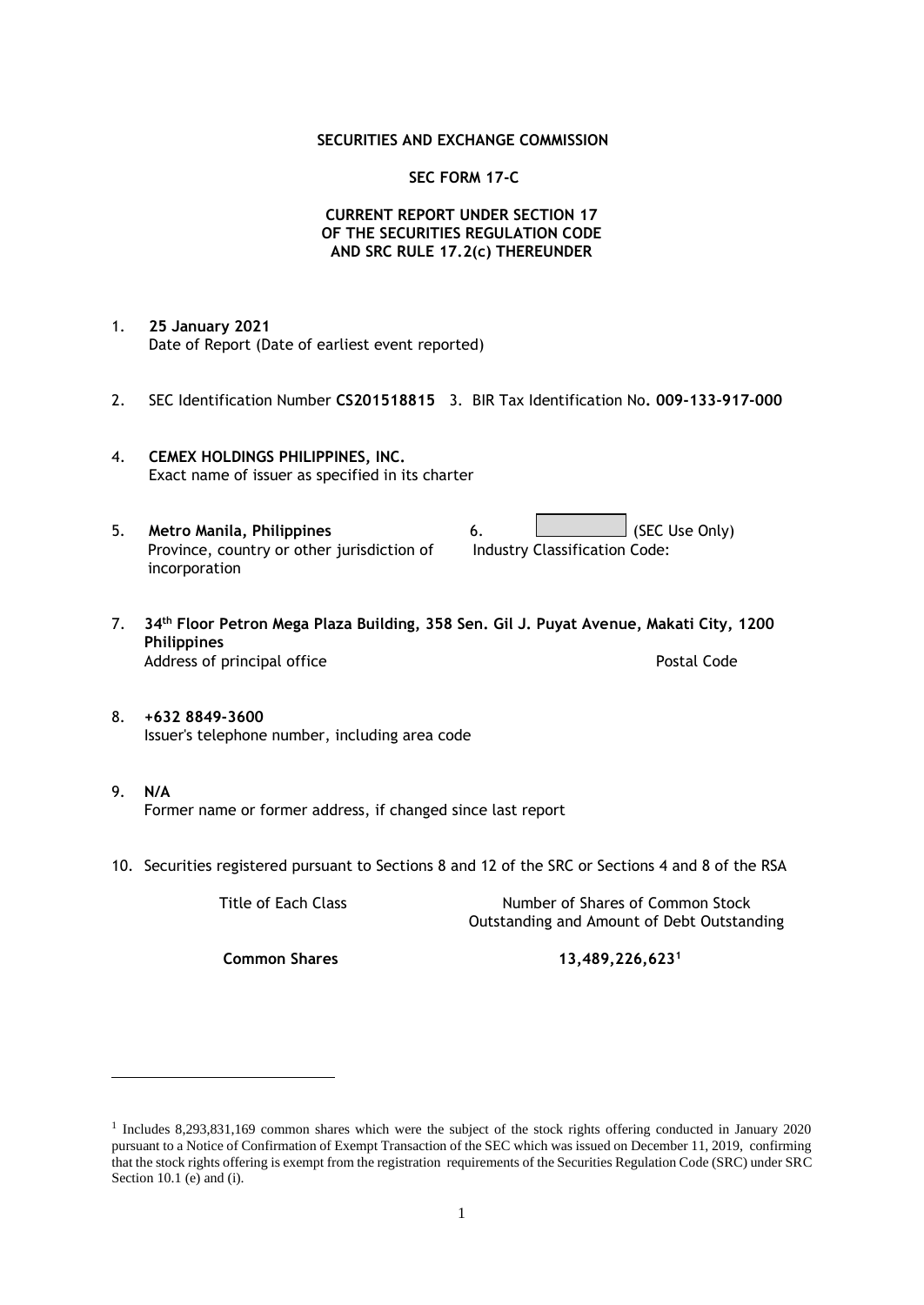11. Indicate the item numbers reported herein: **Item 9 - Other Events**

**CEMEX HOLDING PHILIPPINES, INC. ("CHP") reports on the use of proceeds realized from the Stock Rights Offering (SRO) of 8,293,831,169 common shares of CHP that was conducted in**  Based on the Offer Price of £1.54 per share, the total proceeds from the SRO **amounted to P12,772,500,000.26.** 

**The following costs and expenses were disbursed/charged today against the SRO proceeds:**

| USE OF PROCEEDS/PURPOSE                                                                     | <b>AMOUNT</b> (in<br>Pesos) |
|---------------------------------------------------------------------------------------------|-----------------------------|
| Costs and expenses associated with the SOLID Cement plant<br>expansion project <sup>1</sup> | 42,023,369.58               |

<sup>1</sup>*Funded through advances made by CHP to Solid Cement Corporation ("SOLID") under the Revolving Master Loan Facility Agreement dated 3 March 2020 entered into between CHP, as lender, and SOLID, as borrower*

## **SIGNATURES**

Pursuant to the requirements of the Securities Regulation Code, the issuer has duly caused this report to be signed on its behalf by the undersigned hereunto duly authorized.

**CEMEX HOLDINGS PHILIPPINES, INC. 25 January 2021 Issuer Date** 

 **Jannette Virata Sevilla Compliance Officer**